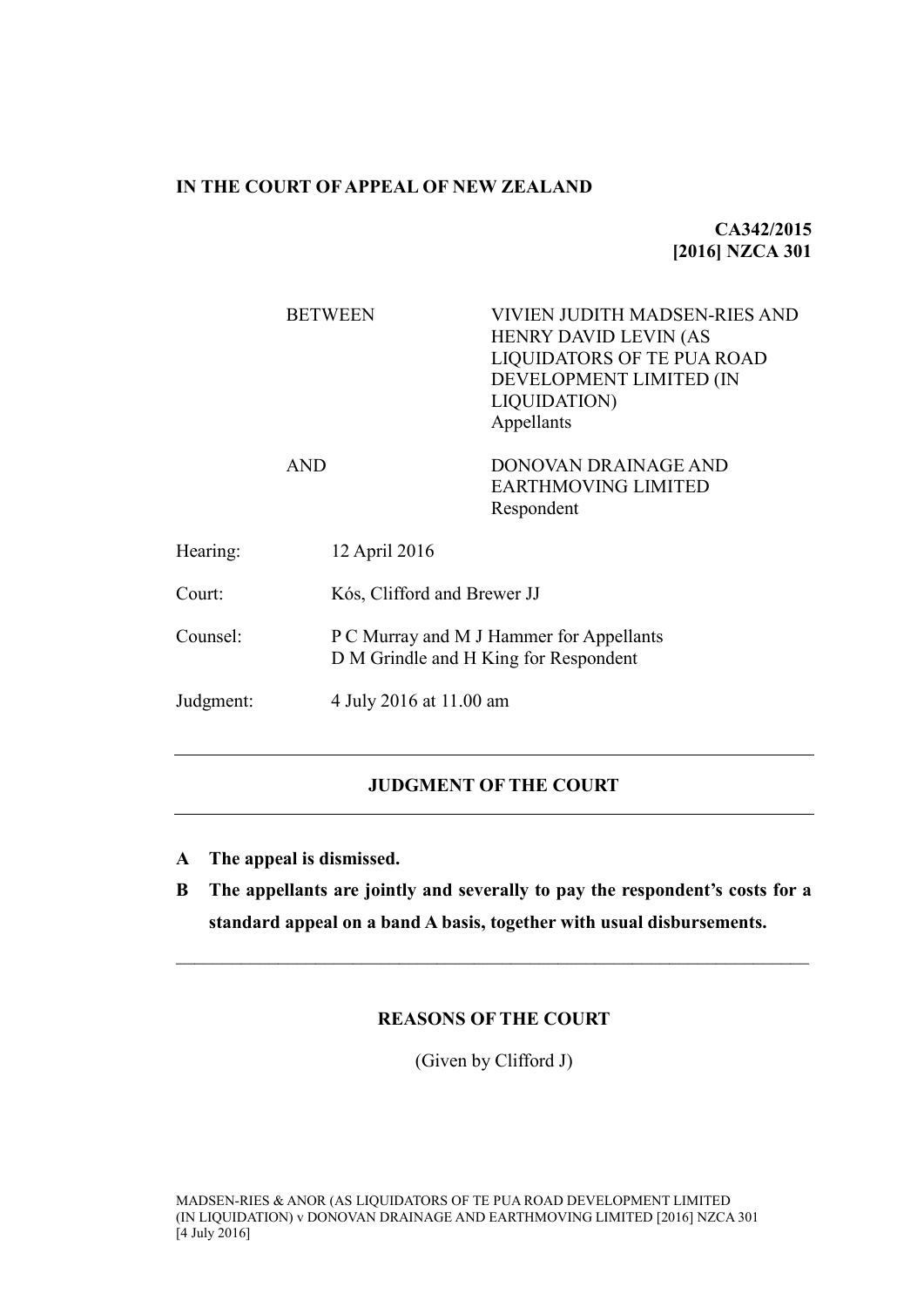### **Introduction**

[1] Ms Madsen-Ries and Mr Levin, the appellants, are liquidators (the Liquidators) of Te Pua Road Development Ltd (in liquidation) (Te Pua). On 3 September 2014 the Liquidators issued a notice under s 294 of the Companies Act 1993 (the Act) to set aside, as insolvent transactions in terms of s 292 of the Act, payments made by Te Pua to Donovan Drainage and Earthmoving Ltd (Donovan Drainage) totalling \$184,978.01. Donovan Drainage objected. The Liquidators subsequently applied to the High Court for orders to set aside those transactions. The Liquidators' application was heard by Associate Judge Christiansen on 15 May 2015.

[2] In his judgment of 20 May 2015 the Associate Judge declined the Liquidators' application.<sup>1</sup> The Liquidators now appeal that decision. They say that although the Associate Judge was correct when he found that the challenged payments did constitute insolvent transactions, he was wrong in finding that Donovan Drainage had satisfied the test for the bar on recovery provided by s 296(3) of the Act. In particular, the Judge was wrong to have found that a reasonable person in Donovan Drainage's position would not have suspected, and that Donovan Drainage did not have reasonable grounds for suspecting, Te Pua was or would become insolvent.

### **Facts**

[3] Donovan Drainage carries on business in rural Northland as a drainage and earthworks contractor. The company was incorporated in 2003. Its principal, Mr P Donovan, has been involved in earthwork contracting and related industries for more than 30 years. In June 2008 Donovan Drainage contracted to provide earth and drainage works for Te Pua at a property in Te Pua Road, Kaikohe. Donovan Drainage's tender for the work, which it priced at \$140,225.50 (excluding GST), was accepted by Te Pua on 4 June 2008. Donovan Drainage began work shortly thereafter. By the end of September Donovan Drainage had completed the bulk of

 $\overline{1}$ <sup>1</sup> *Madsen-Ries v Donovan Drainage and Earthmoving Ltd* [2015] NZHC 1081, [2015] NZCCLR 13.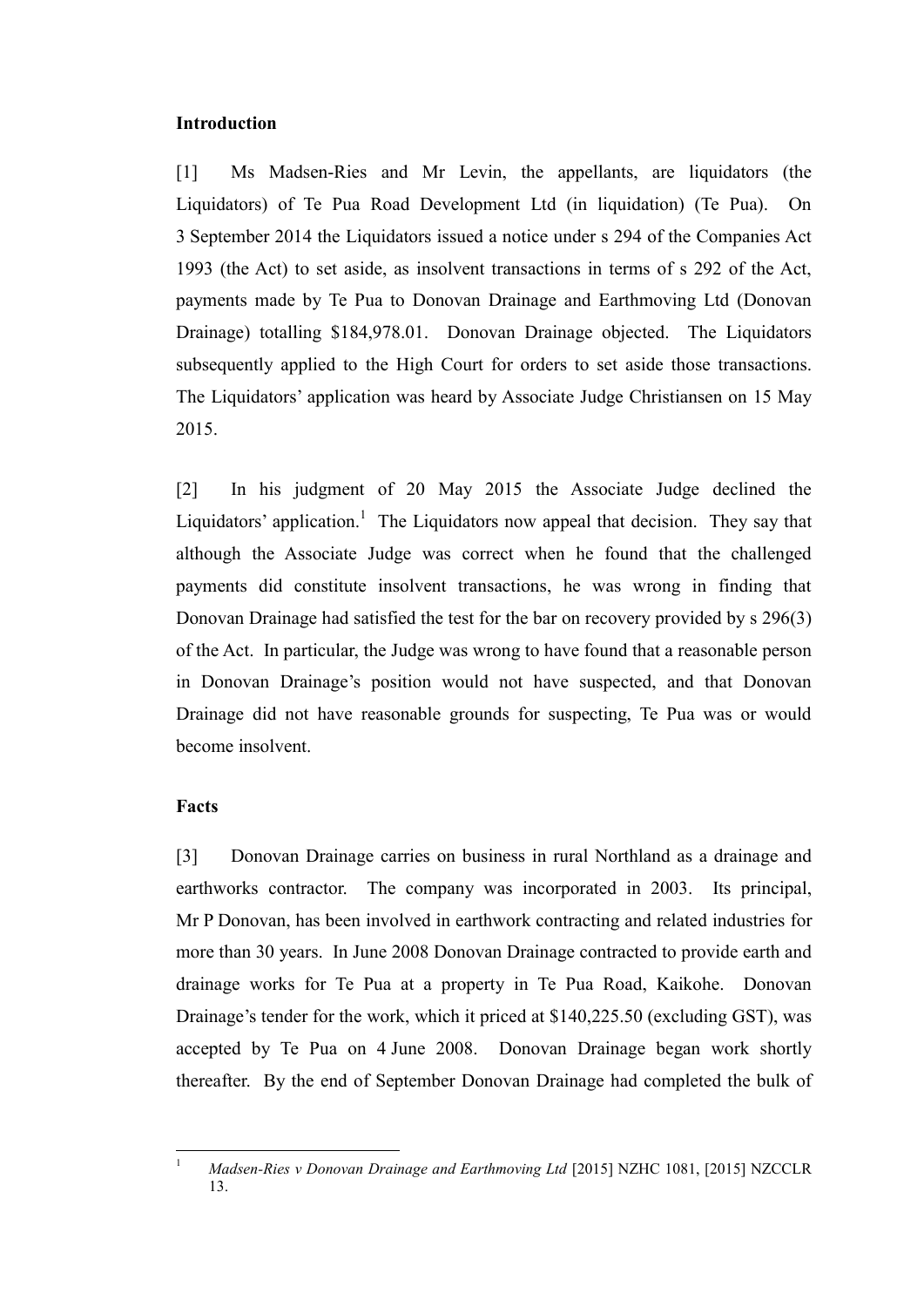the work. On 30 September it issued an invoice for work done for \$127,441.69 including GST.

[4] On 28 October 2008, before that invoice was paid, Te Pua's office manager Mr Visser called on Mr Donovan on site to advise of some issues with payment. Mr Visser described that meeting in an email later that day to fellow company officers in the following terms:

I made a site visit today and the project is looking fantastic, the power both over head and under ground have been installed and will be connected by the end of this week. Thomson Survey will have a team on site before the end of this week and will complete the easement survey for the power lines, 223 is expected by the end of this week and we could be applying for 224c by next week, it could take up to two weeks for the approval, Nicolene indicated that we should then allow LINZ another 18 days to title, could be sooner if we are lucky.

Outstanding Account for Donovan Drainage:

I went to Donovans Drainage today to break the news that we do not have the funds available at present to pay our outstanding accounts due to the finance mess. Not a pleasant job.

Well as it was to be expected Peter Donovan was not a happy man as he has to date spent about \$150,000.00 on our project and upon completion including the fencer will have spent about \$190,000, he did however appreciate the fact that I presented our case in person and therefore feels that he could trust us.

We agreed to the following:

Peter will continue and complete the job; he will inform the fencer as they have a business arrangement.

I offered:

- 1. 15% interest per annum.
- 2. I have submitted a GST claim (based on DD first invoice submitted) which will result in a \$14000.00 refund which I will be paying over to Donovan Drainage.
- 3. We will provide DD with security; he prefers lot 8 on Baldrock as the only mortgagee registered is Alan Collins not a bank as he does not want any lots on Te Pua. I have spoken with Alan and he has indicated that he will approve it.
- 4. Peter Donovan would only want the security if the bank did not allow a roll over and or they came up with ridiculous terms, he would also like it to be indicated that he is a preferred creditor and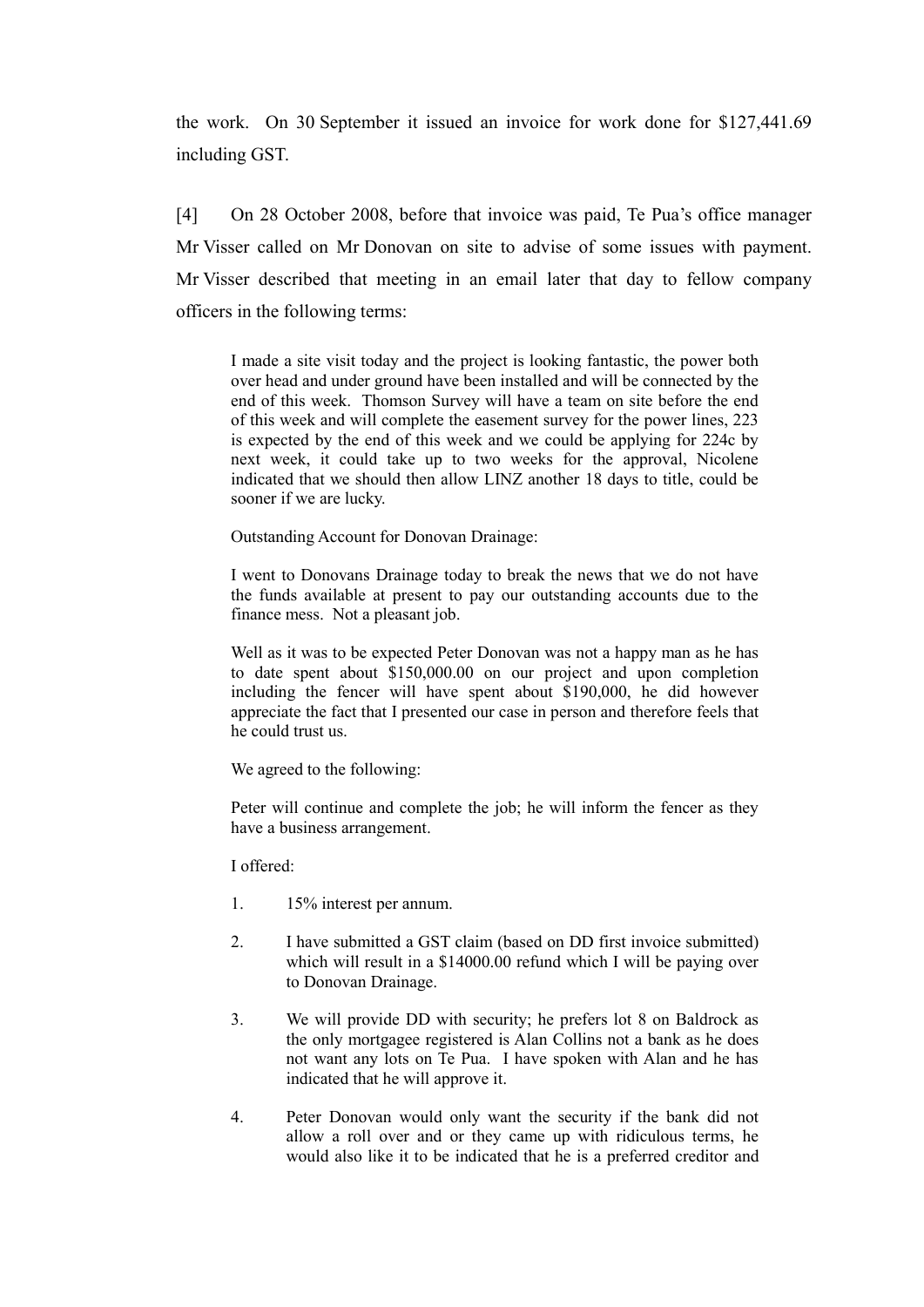upon settlement of lot 5, will want to be paid in full including interest.

[5] Shortly after that meeting, and reflecting Mr Visser's assessment of the extent of the works that had by then been completed, Donovan Drainage issued Te Pua a further invoice, dated 31 October 2008, for \$48,756.38.

[6] On 20 November 2008 Te Pua paid Donovan Drainage \$120,000 on account of the 30 September 2008 invoice.

[7] Donovan Drainage issued further invoices for work at the Te Pua Road site dated 30 November 2008 and 28 February 2009 for \$8,780.63 and \$39,966.75 respectively. The February 2009 invoice reflected work carried out by a fencing contractor Donovan Drainage had introduced to Te Pua. Donovan Drainage did not itself carry out that work and the invoice was passed through Donovan Drainage as a matter of convenience.

[8] Further payments were received on 2 December 2008 and 19 January 2009. The total record of invoices rendered by Donovan Drainage, and of payments made by Te Pua, is as follows:

| <b>Date</b> | <b>Invoice Amount (\$)</b> | Payment amount (\$) |
|-------------|----------------------------|---------------------|
| 30/09/2008  | 127,441.69                 |                     |
| 31/10/2008  | 48,756.38                  |                     |
| 20/11/2008  |                            | (120,000.00)        |
| 30/11/2008  | 8,780.63                   |                     |
| 02/12/2008  |                            | (7,441.00)          |
| 19/01/2009  |                            | (8,780.63)          |
| 19/01/2009  |                            | (48, 756.38)        |
| 28/02/2009  | 39,966.75                  |                     |
|             |                            |                     |
| Totals      | \$224,945.45               | (\$184,978.01)      |
|             |                            |                     |

[9] So, by 19 January 2009 all Donovan Drainage's outstanding invoices had been paid for the work it had done. Subsequently, and although Te Pua sold a further two of the five lots comprising the development, the project failed. On 30 June 2010 Te Pua was placed in liquidation, and the appellants appointed liquidators, on the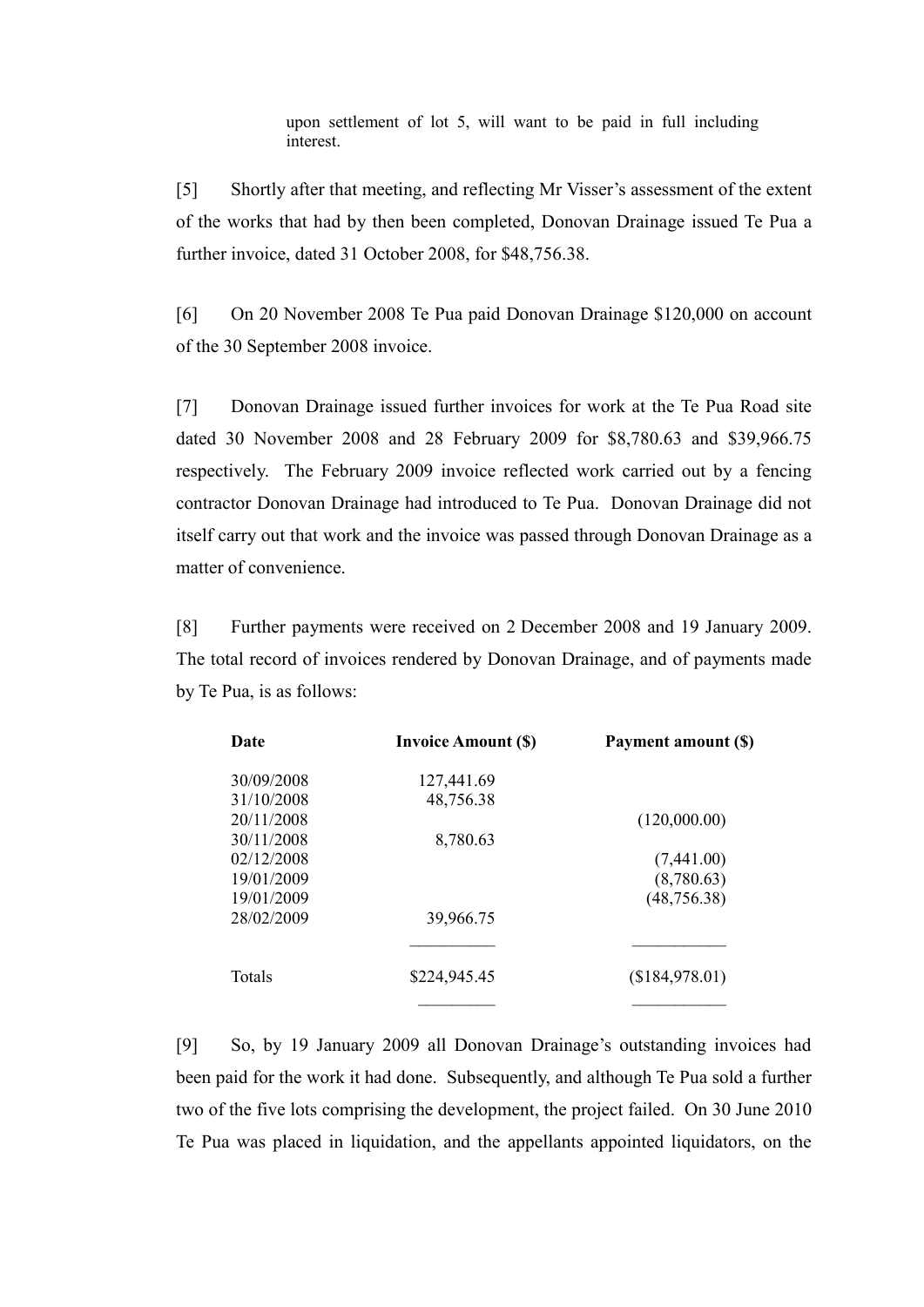petition of the Commissioner of Inland Revenue. Donovan Drainage's final February 2009 invoice remains unpaid.

[10] The Liquidators gave notice on 3 September 2013, after they had discovered Mr Visser's email, seeking to set aside all of those payments as insolvent transactions.

## **The law**

[11] Liquidators can by notice set aside what is known as a voidable transaction between a company and a creditor, if the creditor does not object.<sup>2</sup> If the creditor does object, the liquidator can then apply to the Court to set the transaction aside.<sup>3</sup> There are two categories of voidable transaction: insolvent transactions and voidable charges. Section 292 of the Act deals with the voidability of insolvent transactions. As relevant it provides:

### **292 Insolvent transaction voidable**

- (1) A transaction by a company is voidable by the liquidator if it—
	- (a) is an insolvent transaction; and
	- (b) is entered into within the specified period.
- (2) An **insolvent transaction** is a transaction by a company that—
	- (a) is entered into at a time when the company is unable to pay its due debts; and
	- (b) enables another person to receive more towards satisfaction of a debt owed by the company than the person would receive, or would be likely to receive, in the company's liquidation.
- (3) In this section, **transaction** means any of the following steps by the company:
	- …

…

(e) paying money (including paying money in accordance with a judgment or an order of a court):

 $\frac{1}{2}$ Section 294(3).

<sup>3</sup> Section 294(5).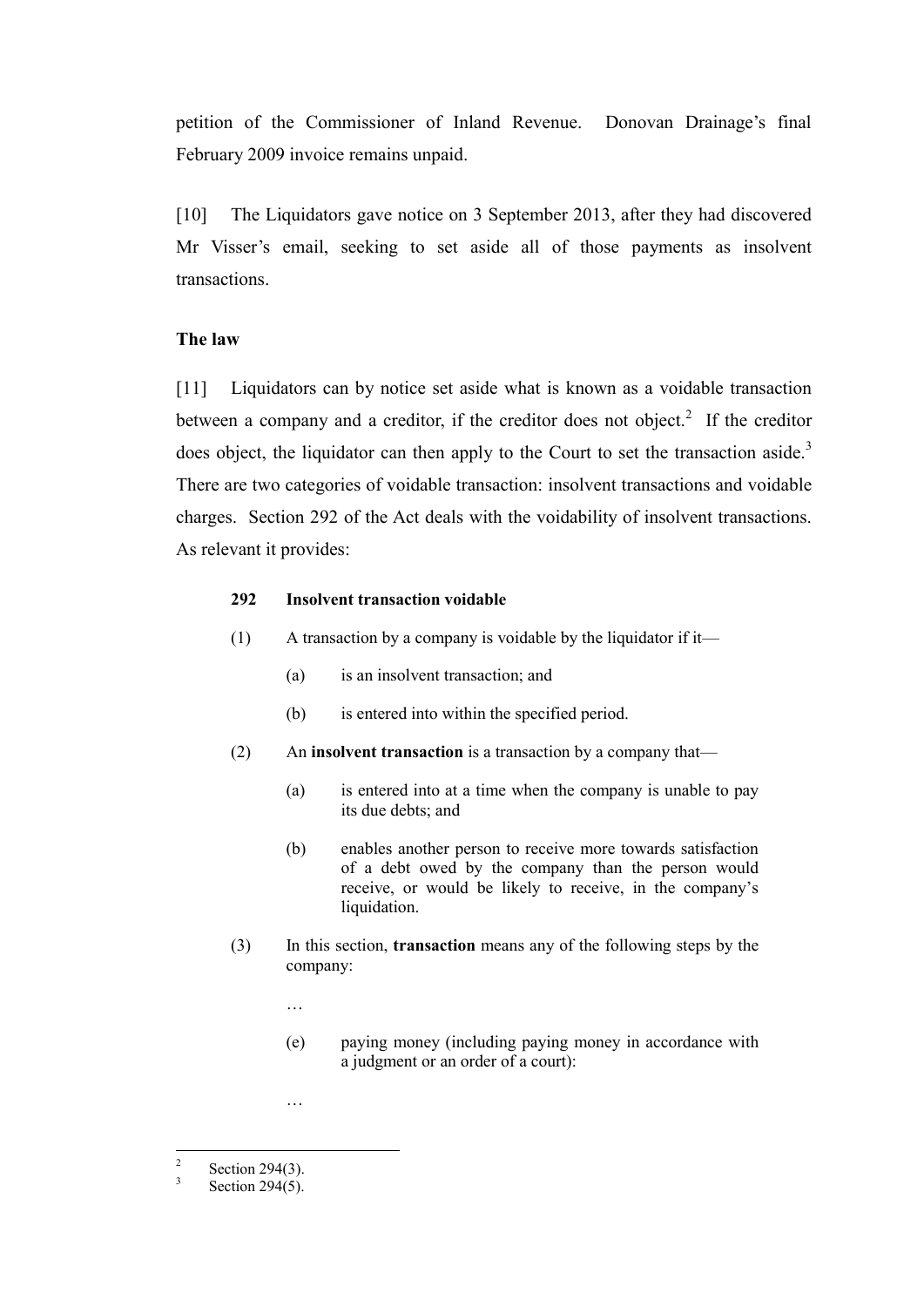[12] Where a transaction is set aside as an insolvent transaction, the Court may make a variety of orders including, where the transaction is the payment of a debt to a creditor, that the creditor repay the amount it received. Section 296(3) provides, however, that:

- (3) A court must not order the recovery of property of a company (or its equivalent value) by a liquidator, whether under this Act, any other enactment, or in law or in equity, if the person from whom recovery is sought (**A**) proves that when A received the property—
	- (a) A acted in good faith; and
	- (b) a reasonable person in A's position would not have suspected, and A did not have reasonable grounds for suspecting, that the company was, or would become, insolvent; and
	- (c) A gave value for the property or altered A's position in the reasonably held belief that the transfer of the property to A was valid and would not be set aside.

[13] In the 1993 Act as enacted the s 292 threshold test was, as now, expressed by reference to a transaction made when a company was "unable to pay its debts". The availability of the s 296(3) defence then depended on the Court forming the view that it would be "inequitable to order recovery or recovery in full". The 2006 amendments to the  $Act<sup>4</sup>$  substituted the Court's view of the "inequitable" factor for the lack of suspicion test.

[14] In *Personal and Corporate Insolvency Legislation* the authors comment on that new test as follows: $5$ 

In Australia, there have been some problems in applying this complicated test, and it has been confirmed that each limb covers different, although overlapping, factors.

The defence in s 296(3) contains both subjective and objective elements. The first element requires the recipient to have subjective good faith, but the second requires him or her to prove that a reasonable person would not have suspected insolvency or future insolvency. However, even this ostensibly objective test refers to a "person in [the recipient's] position", that is, imbued with their characteristics in relation to the insolvent company. It has been held that this element means that the hypothetical reasonable person must be,

 $\overline{4}$  $^{4}$  Companies Amendment Act 2006.

<sup>5</sup> David Brown and Thomas GW Telfer *Personal and Corporate Insolvency Legislation: Guide and Commentary to the 2006 Amendments* (2nd ed, LexisNexis, Wellington, 2013) at 107–108 (footnotes omitted).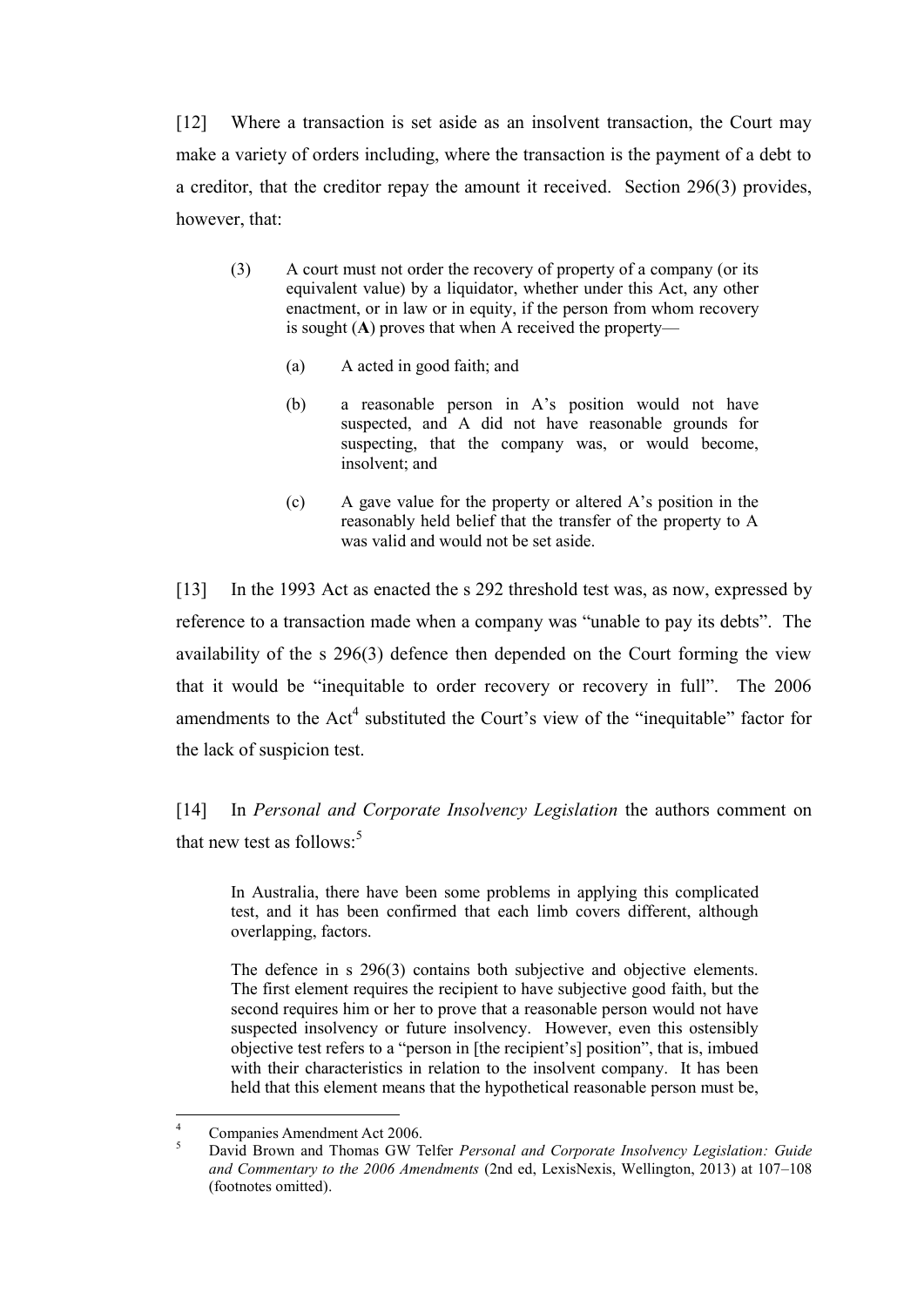not the "man on the Bondi bus", or even an ordinary business person, but a person with the recipient's business qualifications.

Secondly, the cumulative test requires proof that the recipient did not have reasonable grounds for suspecting, which can be interpreted as meaning that either they did not have any grounds, or the grounds which they had were unreasonable ones (mere hunches or rumours, perhaps). This second limb does at least look at the recipient's state of knowledge, and is therefore more subjective. Nevertheless, it is difficult for the recipient to bear the onus of proof of a negative, or actually a double negative, in this case. The defence has been described as "fairly demanding" for a recipient to satisfy. Fortunately, the test of a "suspicion" has been said to be "more than a mere idle wondering", but rather "a positive feeling of actual apprehension or mistrust".

[15] As can be seen from that commentary, s 296(3) is not without its difficulties.

## **Challenged High Court decision**

[16] At the hearing of the Liquidators' application it was not disputed that the challenged payments were transactions, that they had been made within the specified period (that is within the two-year period prior to Te Pua's liquidation), and in terms of s 292(b) that they had enabled Donovan Drainage to receive more towards satisfaction of the debts owed to it than it would have received or would have been likely to receive in that liquidation. In terms of s 292, the only question for the Associate Judge was whether the challenged payments had been made at a time when Te Pua was unable to pay its due debts.

[17] Mr Levin's opinion was that Te Pua had been insolvent (unable to pay its due debts) from at least 31 March 2008. Donovan Drainage disputed that. The Associate Judge made no explicit finding on that point. Given that he went on to consider the availability of the s 296(3) defence, on appeal the Liquidators argued that the Associate Judge had made an implicit finding of insolvency. Donovan Drainage approached the appeal on a similar basis, and did not challenge that implicit finding. We will, therefore, consider the appeal on that basis. In taking that approach we are not, however, endorsing Mr Levin's opinion or that implicit finding, if indeed such a finding can be inferred. Indeed, on the facts as we understand them, we have significant reservations as to the correctness of Mr Levin's opinion.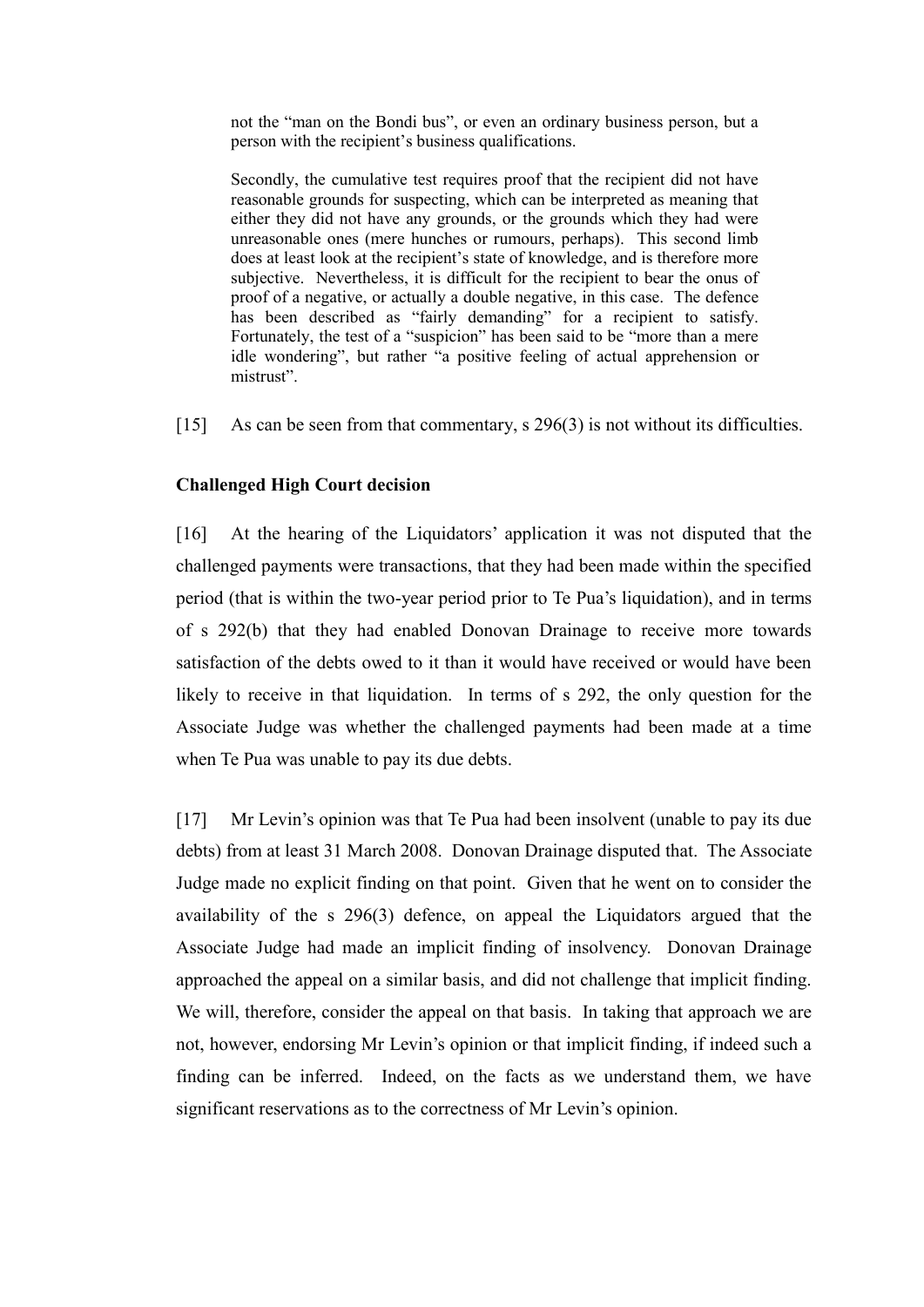[18] In terms of s 296(3), it was accepted that Donovan Drainage had given value for the challenged payments, that is, the work it had done for Te Pua. The issues were whether Donovan Drainage had proved it had acted in good faith and whether it had proved the absence of suspicion of insolvency. On appeal the Liquidators did not challenge the Associate Judge's finding that Donovan Drainage had acted in good faith. Rather, their challenge was to the Associate Judge's finding that Donovan Drainage had discharged its onus on the question of suspicion of insolvency. We will, therefore, focus on that aspect of the challenged decision.

[19] The Associate Judge first summarised the evidence. Affidavits had been provided by Mr Donovan and Mr Levin. Mr Donovan was required for cross-examination; Mr Levin was not. As he had done on the question of ability to pay due debts, on the question of suspicion of insolvency Mr Levin relied particularly on Mr Visser's email. As relevant he also deposed that his inquiries as liquidator had established that:

- (a) On 20 November 2008 Te Pua raised bridging finance of \$120,000 from (we infer) a related party. The receipt of those funds enabled it to pay Donovan Drainage the same amount that day.
- (b) On 2 December 2008 Te Pua's shareholder, Global Business Link Ltd, transferred \$7,500 into Te Pua's current account, enabling Te Pua to pay to Donovan Drainage \$7,441 that day.
- (c) On 16 January 2009 the sale of Lot 5 settled. On settlement Te Pua received \$601,111.36 being the purchase price, minus the deposit already paid (\$60,000) plus rates apportioned to the purchaser (\$1,111.36). After Te Pua's solicitors had applied those funds to costs and disbursements related directly to the sale, the available balance was \$322,830.41. The solicitors then applied that balance to a range of more general costs of the subdivision incurred by Te Pua, including legal fees, development contributions and utility fees leaving a balance of \$232,977.72. That sum was deposited in Te Pua's account with the BNZ.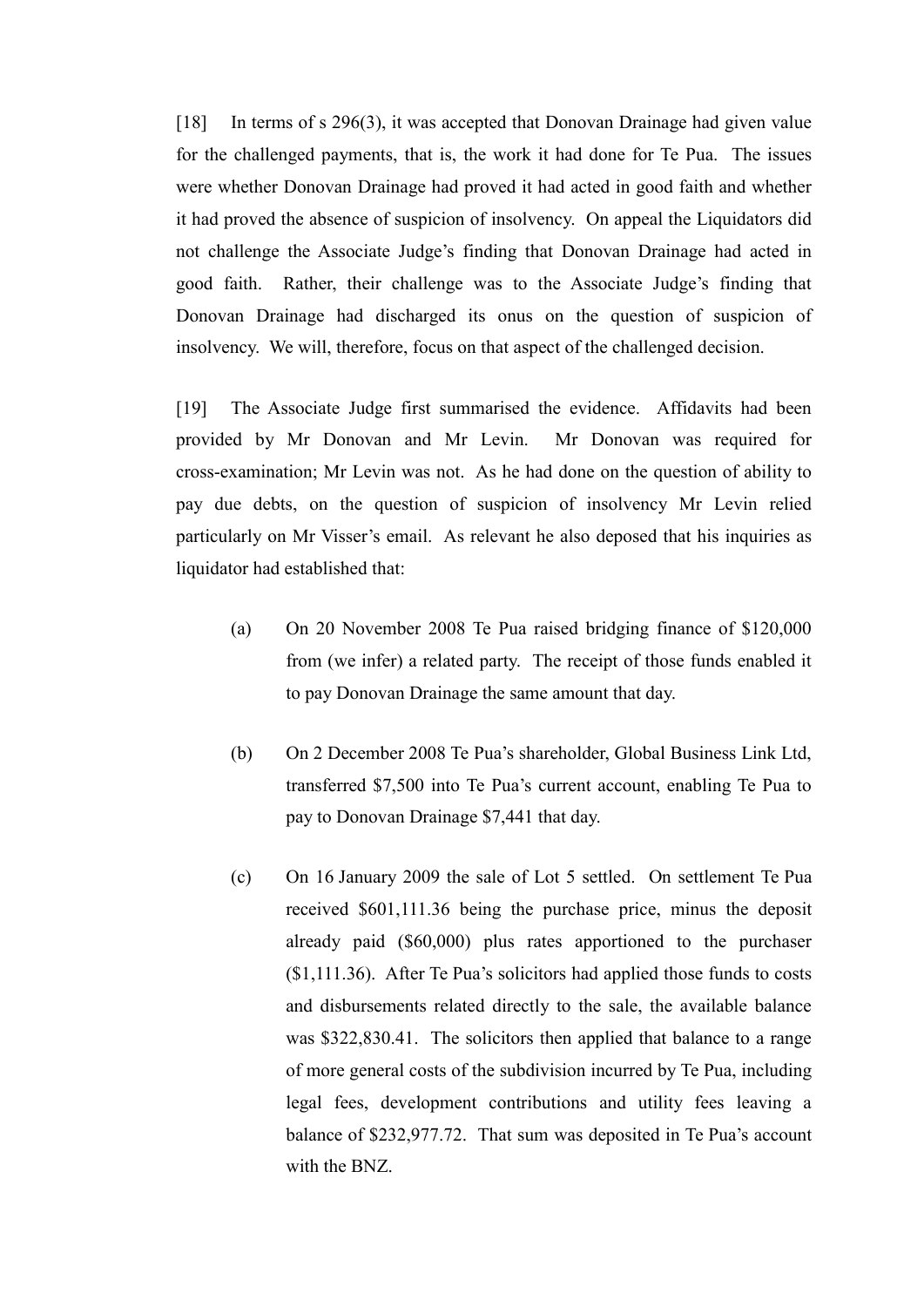- (d) That balance was applied that day:
	- (i) to repay the \$120,000 bridging finance (which had funded the 20 November payment to Donovan Drainage); and
	- (ii) to make the two payments to Donovan Drainage of \$48,756.38 and \$8,780.63.

[20] There was no suggestion that Donovan Drainage was aware of those details. All it knew, as relevant, was what Mr Visser had told it and the fact that it was being paid over the months of November to January.

[21] Following the sale of Lot 5, Te Pua had a GST liability for the two month period ending 30 January 2009. Its return for that period was due by 28 February. In the return it filed on 25 February 2009, GST of \$63,870.74 was payable. That return was annotated:

The client is not in a position to pay the GST by friday. They would like to propose monthly repayments of \$5,000 a month starting from the 28th March 2009 so that the balance is paid off by April 2010.

[22] We were not given any evidence as to whether or not any such arrangements, formal or informal, were made.

[23] Mr Donovan's evidence, based on 30 years in the earthwork contracting and related industries in the Northland area, was that Donovan Drainage's dealings with Te Pua were very typical of the way that industry operated. Basically, development companies could not realise the proceeds of the development until titles could be issued: often payments to contractors would only be made after the developer had received the proceeds from sales of the subdivided lots. Even then, payments were often late. Unfortunately, Mr Donovan said, that was something of the "nature of the game" in the civil engineering and property development sectors. Although the position had improved since the passage of the Construction Contracts Act 2002, it was not — before the global financial crisis — unusual to have large amounts owing on the strength of the sale of properties on completion of a subdivision. "Pay when paid" was not uncommon.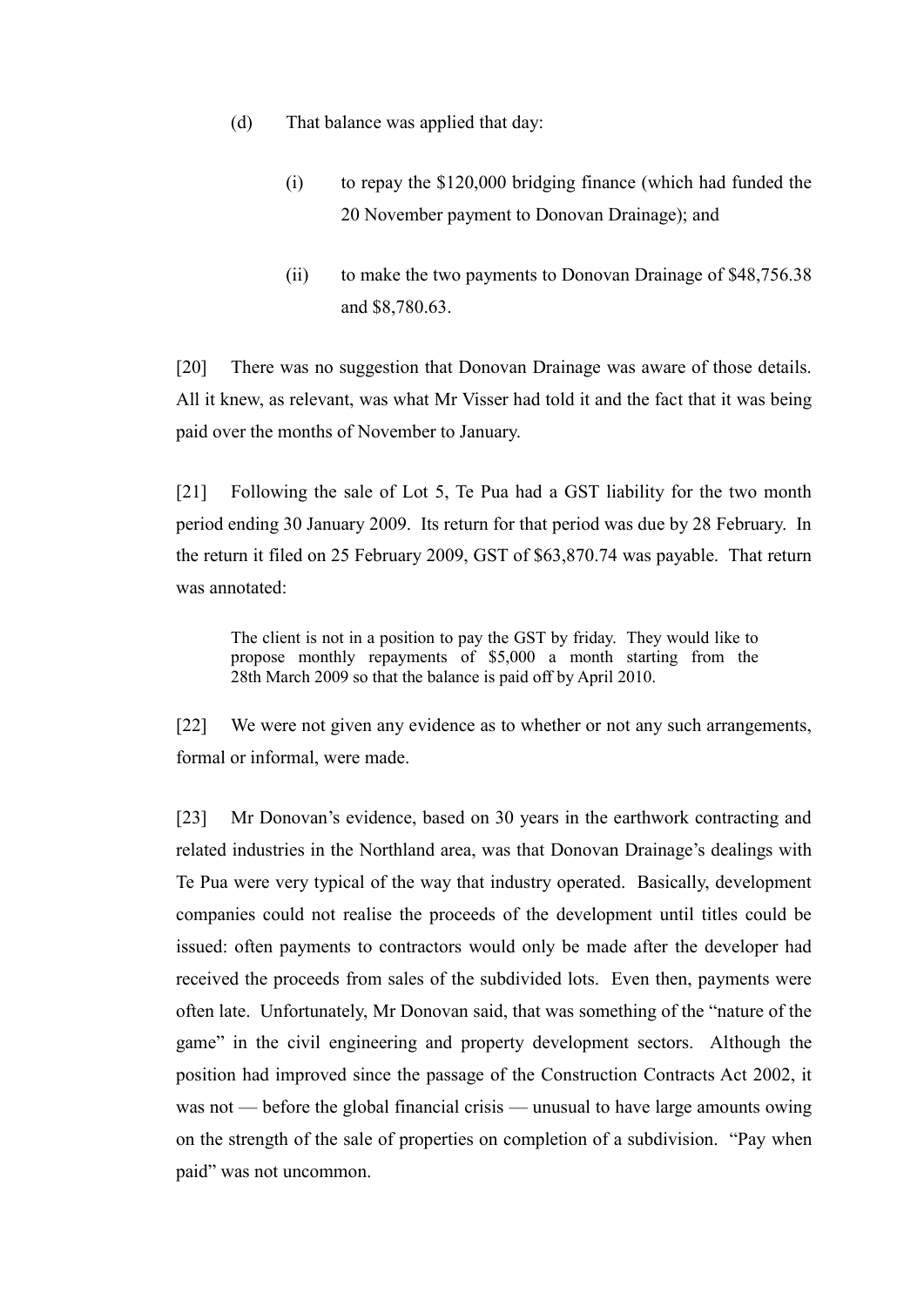[24] There was, in Mr Donovan's view, nothing speculative about the Te Pua development. Donovan Drainage had already done work for Mr Visser and his business partners. They were, Mr Donovan said, impressed with Donovan Drainage's performance and approached Donovan Drainage to do the work at Te Pua Road. Te Pua Road was a small, semi-rural, development. At the time land developments and sales were robust. Prior to contracting with Te Pua, Donovan Drainage had obtained a valuation of the property, both for mortgage purposes and when subdivided. The mortgage valuation of \$1.2 million provided for mortgage financing of \$800,000. The five lots were assessed as having a sales value of just over \$2 million. A person known to Mr Donovan had contracted to buy one section, and he understood that person was intending to buy another. Mr Donovan thought those sales alone were sufficient to cover the development costs.

[25] The development went well. The meeting with Mr Visser on 28 October was not unusual. Mr Donovan understood Te Pua had a temporary cashflow issue. But from his point of view, there was nothing done or said by Mr Visser or Te Pua that put him on notice that the company's solvency might be in doubt or, indeed, that it was or would become insolvent. Moreover, Northland was a small area. If Te Pua or its parent entity had been in financial difficulties, Mr Donovan would have expected to hear about it.

[26] Events after the meeting with Mr Visser did not change Mr Donovan's view of things. Donovan Drainage received a first payment on 20 November 2008. From Mr Donovan's point of view, Donovan Drainage was being paid by Te Pua fairly promptly. The October and November invoices were paid in full on 19 January. Mr Donovan thought the development, to the extent it had had any problems, was back on track and was either making sales or being well supported by its financial backers. Too much should not be read into his discussions with Mr Visser on the possibility of security being provided. Given that Mr Visser had approached him, and had made the offer, Mr Donovan had acted cautiously in responding to it.

[27] In a reply affidavit, Mr Levin deposed that insolvency was not an uncommon occurrence in the property development industry. That was why property developments often had a relatively high failure rate and generated significant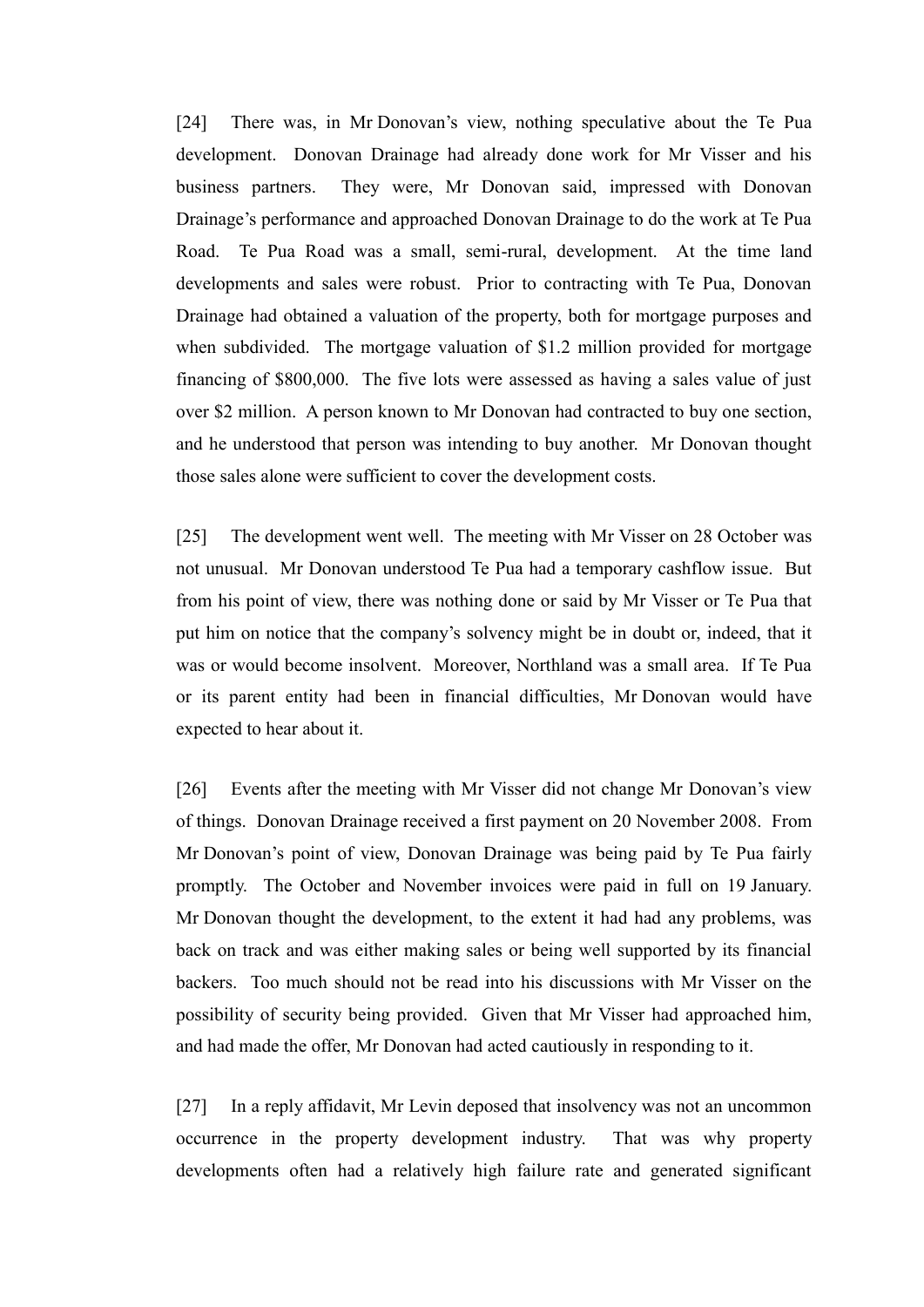consequent losses to creditors. Developers were often undercapitalised and so failed to pay creditors on time. Mr Visser's offer of security was an indicator of Te Pua's insolvency. In that context, the contents of Mr Visser's email spoke for themselves. What Mr Donovan learnt at that meeting would have put him on notice that Te Pua was insolvent or likely to become insolvent.

[28] In considering the availability of the s 296(3) defence and as to the law, the Judge noted that the Court's focus was to be on the circumstances prevailing at the times when the challenged payments were made. The question of solvency required a review of a company's financial position as a whole. A temporary lack of liquidity did not necessarily mean a company was insolvent.

[29] For the Liquidators, it had been conceded by the Liquidators in argument that there was no reason why Mr Donovan would have reasonably suspected Te Pua was insolvent prior to Mr Visser's visit. As to the events of that day, and thereafter, the Associate Judge essentially accepted the reasonableness of evidence of Mr Donovan. Mr Donovan, the Associate Judge recorded, had been forthright and honest. He was a very experienced provider of land development services. By the time of his meeting with Mr Visser on 28 October 2008, Donovan Drainage had all but completed the work for which its contract price had been accepted. At the end of that meeting, Mr Donovan had said he was left with a sense of trust and confidence. Mr Visser in his email had recorded that that was his impression as well.

[30] The Associate Judge found that Donovan Drainage had established that it did not have reasonable grounds for suspecting that Te Pua was or would become insolvent, and neither would a reasonable person in its position have so suspected. As we see it, the Associate Judge reached that conclusion for the fundamental reason that, given the facts, there was not enough in Mr Visser's email to blunt the probative force of Mr Donovan's evidence of his assessment at the time.

### **Appeal**

[31] In challenging that conclusion, the Liquidators argue that insolvency in subs (b), properly understood, is co-extensive with an inability to pay due debts. That was not the approach the Judge had taken. Moreover, in considering whether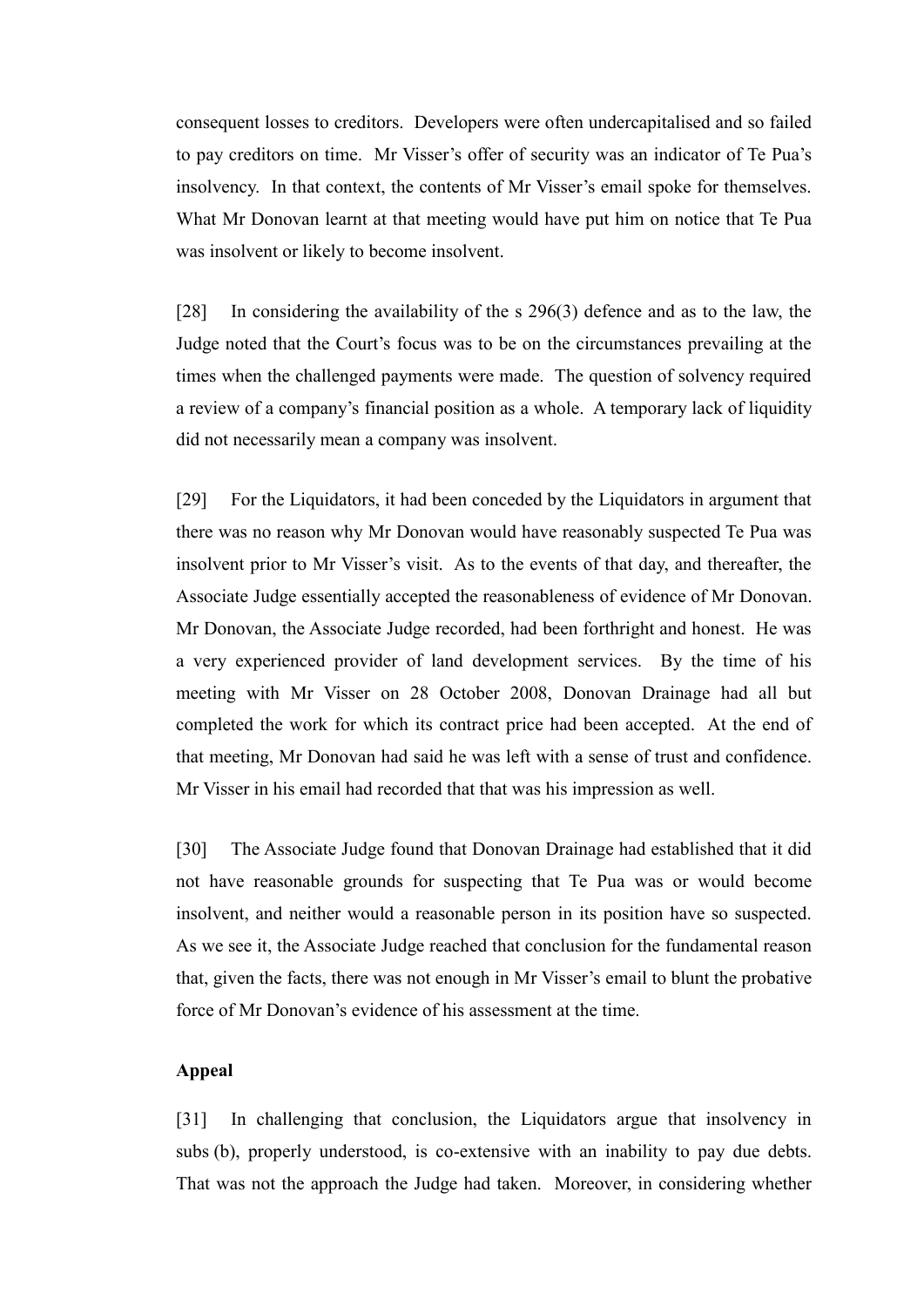Donovan Drainage had proved the absence of suspicion of insolvency, the Associate Judge had failed to incorporate the necessary degree of objectivity in his analysis. He had placed too much reliance on Mr Donovan's personal, that is subjective, impressions.

[32] The wording of the voidable transaction provisions distinguishes between the concepts of a company being unable to pay its due debts  $(s 292(2)(a))$  and of a company's insolvency (s 296(3)(b)). There is considerable authority, as the Liquidators acknowledged, that the test for liquidity is not co-extensive with the test of solvency, and that therefore a temporary liquidity problem — including an inability to pay a debt when legally due — does not necessarily establish insolvency. In *Madsen-Ries v Rapid Construction Ltd*,<sup>6</sup> another appeal against a decision of an Associate Judge finding a s 296(3) defence proven, this Court said:

[17] In *Sandell v Porter*, …the High Court of Australia drew a distinction between knowledge of liquidity issues and knowledge of insolvency, stating: $<sup>7</sup>$ </sup>

> <span id="page-11-1"></span><span id="page-11-0"></span>Insolvency is expressed in s 95 as an inability to pay debts as they fall due out of the debtor's own money. But the debtor's own moneys are not limited to his cash resources immediately available. They extend to moneys which he can procure by realisation by sale or by mortgage or pledge of his assets within a relatively short time — relative to the nature and amount of the debts and to the circumstances, including the nature of the business, of the debtor. The conclusion of insolvency ought to be clear from a consideration of the debtor's financial position in its entirety and generally speaking ought not to be drawn simply from evidence of a temporary lack of liquidity. It is the debtor's inability, utilising such cash resources as he has or can command through the use of his assets, to meet his debts as they fall due which indicates insolvency.

[33] This Court took the same approach in *Yan v Mainzeal Property and Construction Ltd*, a challenge to the placing of a company in liquidation on the grounds of insolvency. $8$  In the High Court, the question of solvency — or the lack thereof — had been approached on a liquidity basis. Rejecting that approach, this Court said:

 $\overline{a}$ 

<sup>6</sup> *Madsen-Ries v Rapid Construction Ltd* [2013] NZCA 489, [2015] NZAR 1385.

<sup>7</sup> *Sandell v Porter* (1966) 115 CLR 666 at 670.

<sup>8</sup> *Yan v Mainzeal Property and Construction Ltd (in rec and in liq)* [2014] NZCA 190.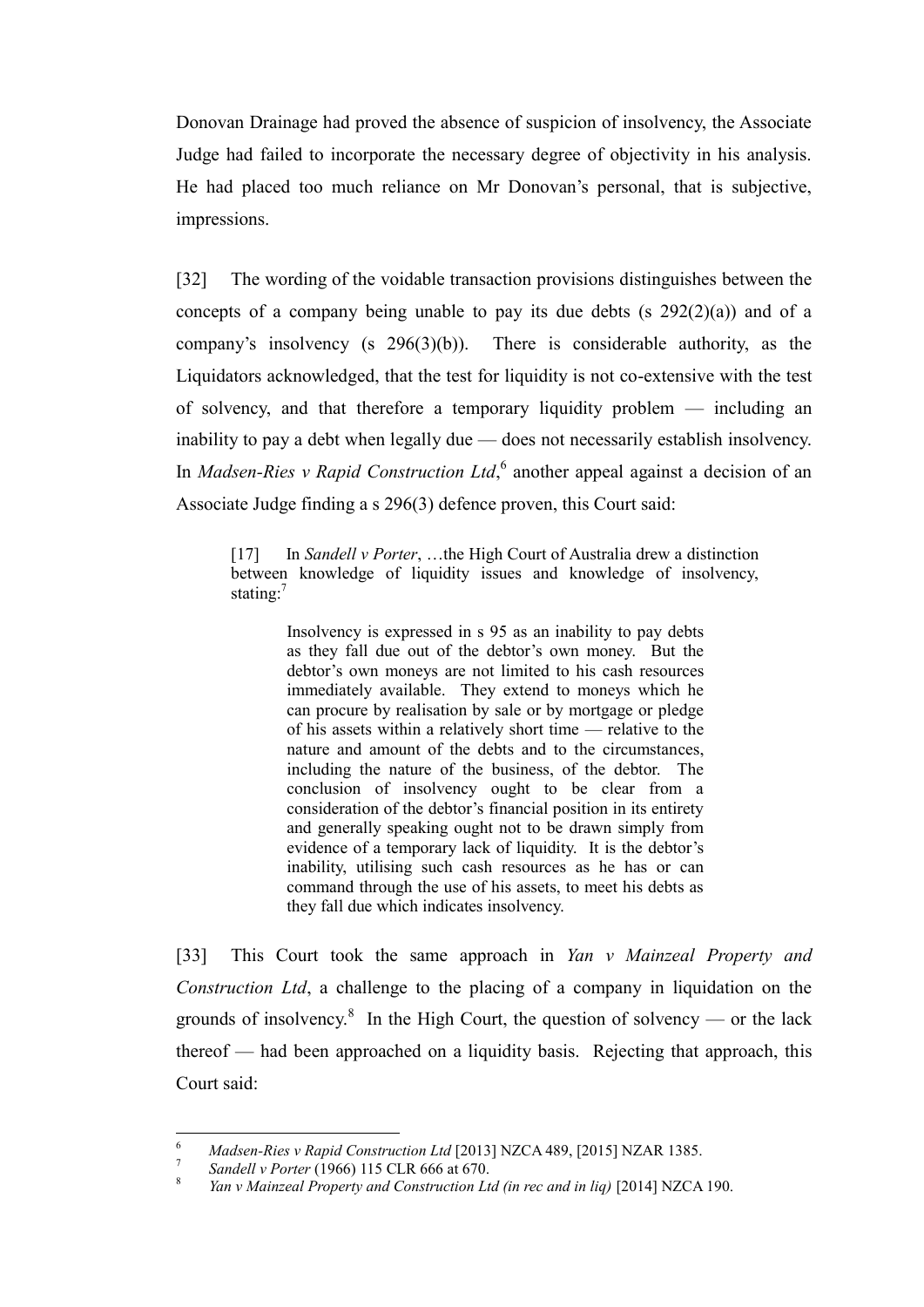[59] The test is one of solvency, not liquidity. A temporary lack of liquidity may not equate to insolvency if the debtor is able to realise assts or borrow funds within a relatively short time frame in order to meet its liabilities as they fall due. As it was put by Barwick CJ in the High Court of Australia's decision *Sandell v Porter*: 9

The Court referred to the same passage from *Sandell* referred to in *Rapid Construction* above, then continued:

[60] In *Sandell v Porter*, the Court was dealing with legislation referring to the ability of the debtor to meet liabilities from "his own moneys". There is no longer any such limitation in the relevant provisions of the Act. Nevertheless, the authorities recognise that the solvency of the company requires consideration of debts currently due or falling due within a relatively short time. As Barwick CJ emphasised in *Sandell v Porter*, the issue of solvency requires consideration of the debtor's entire financial position. A realistic commercial approach to the assessment is required.

[34] In the specific context of the suspicion test, this Court in *Rapid Construction* endorsed the same approach: $10$ 

[19] The second issue is whether a reasonable person in Rapid's position would not have suspected, or would not have had reasonable grounds for suspecting, that Giant was or would become insolvent. This criterion is to be assessed in accordance with prevailing business practices, the factual matrix of the case and the trading relationship between the parties.

[20] In *Meltzer v Allied Concrete Ltd* Associate Judge Abbott aptly summarised the law on this point as follows: $11$ 

> [13] The Courts do not look for any single factor but rather judge the matters on the basis of the contemporary knowledge of the recipient, including potentially countervailing factors, which tended to dispel suspicion at the time. While cash-flow problems can raise a suspicion of insolvency they must be viewed in context; apparent cashflow problems may be explained simply by a habit of delay in payment. Thus, a temporary lack of liquidity is generally insufficient for a conclusion of insolvency. When approaching the question of suspicion, it is important to apply commercial reality, derived from the particular industry, to the facts of the case.

[35] We think it is sufficient to point to that very clear authority to decline the Liquidators' invitation to take a different approach. The deliberate choice of the latter phrase in s 292 suggests there is, indeed, a difference. By the same token, the

<sup>-&</sup>lt;br>9 *Sandell v Porter*, above n [7.](#page-11-0)

<sup>10</sup> *Madsen-Ries v Rapid Construction Ltd*, above [n 6.](#page-11-1)

<sup>11</sup> *Meltzer v Allied Concrete Ltd* [2013] NZHC 977 (footnotes omitted).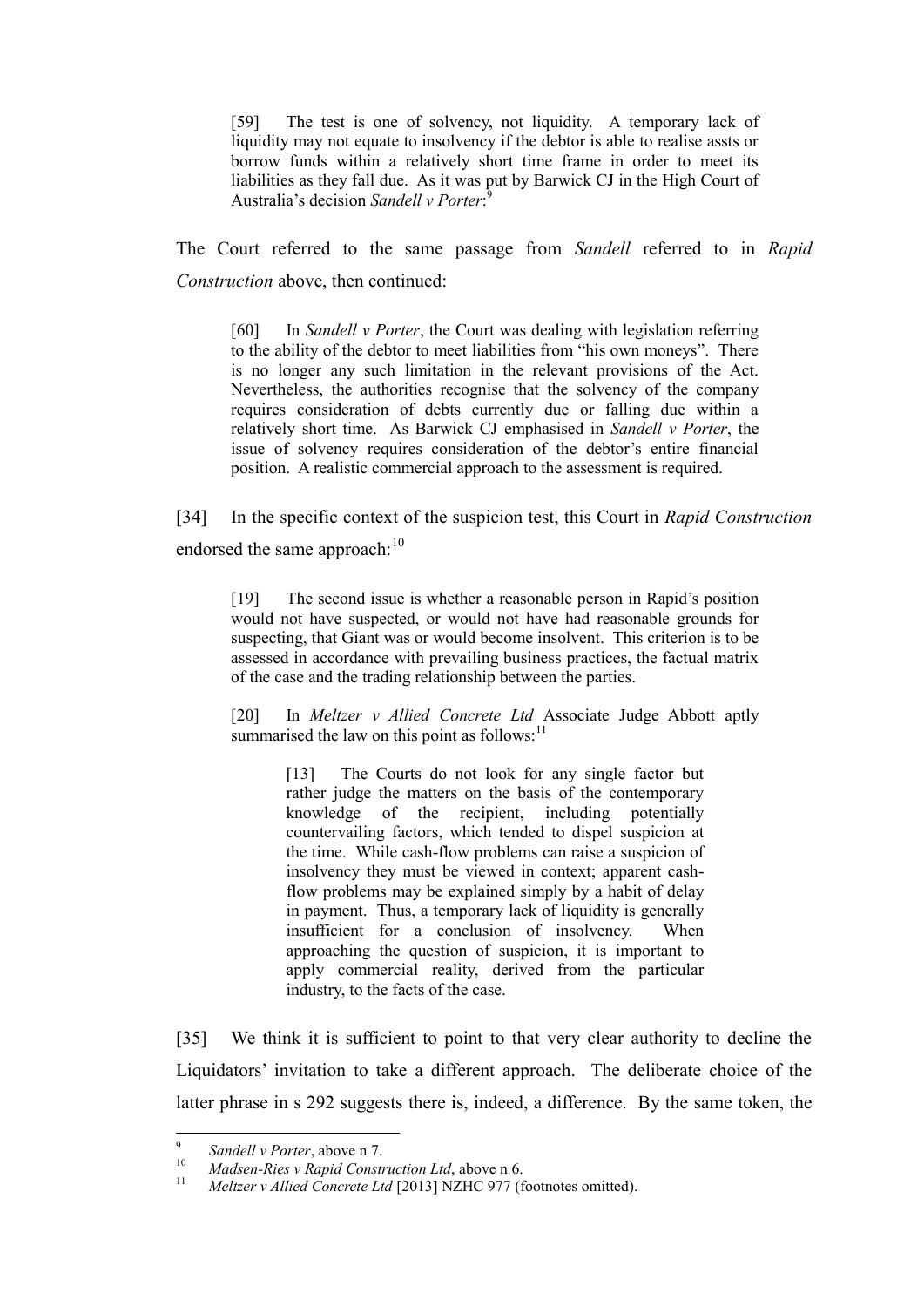deliberate choice of the term "insolvent" in s 296(3) also suggests that it is the different, broader, meaning of that term that is to be used, rather than the slightly narrower approach to solvency found in the s 292, liquidity, first limb of the solvency test. In light of the very clear authority confirming that analysis, we see no reason to adopt the Liquidators' argument to the contrary.

[36] We therefore turn to the Associate Judge's assessment of whether Donovan Drainage had discharged the onus of proving that the defence was available.

[37] The concept of "suspicion" on reasonable grounds is, itself, well known. In the slightly different context of s  $310(2)$  of the Act,<sup>12</sup> the Supreme Court adopted Australian authority on the meaning of a suspicion that something exists:  $13$ 

[21] In a statement which has long been regarded as authoritative on the statutory test, Kitto J said in *Queensland Bacon Pty Ltd v Rees* that a suspicion that something exists is:

> … more than a mere idle wondering whether something exists or not; it is a positive feeling of actual apprehension or mistrust, amount to "a slight opinion, but without sufficient evidence", as Chambers's Dictionary expresses it. Consequently, a reason to suspect that a fact exists is more than a reason to consider or look into the possibility of its existence. The notion which "reason to suspect" expresses … is, I think, of something which in all the circumstances would create in the mind of a reasonable person in the position of the payee an actual apprehension or fear that the situation of the payer is in actual fact that which the subsection describes — a mistrust of the payer's ability to pay his debts as they become due and of the effect which acceptance of the payment would have as between the payee and the other creditors.

Kitto J added that the test is an objective one. Hodgson J has conveniently summarised the position in *Hamilton v Commonwealth Bank of Australia*:

> I accept that *Queensland Bacon* shows that it is insufficient that the circumstances give a reason to suspect the debtor *might* be insolvent: they must be such that the creditor should have suspected that the debtor *was* insolvent …

 $12$ <sup>12</sup> The requirement to prove the absence of suspicion that a company was unable to pay its debts, which applies where a transaction that gives rise to an insolvency setoff was made within the specified period.

<sup>13</sup> *Trans Otway Ltd v Shephard* [2005] NZSC 76, [2006] 2 NZLR 289 (footnotes omitted, emphasis in original).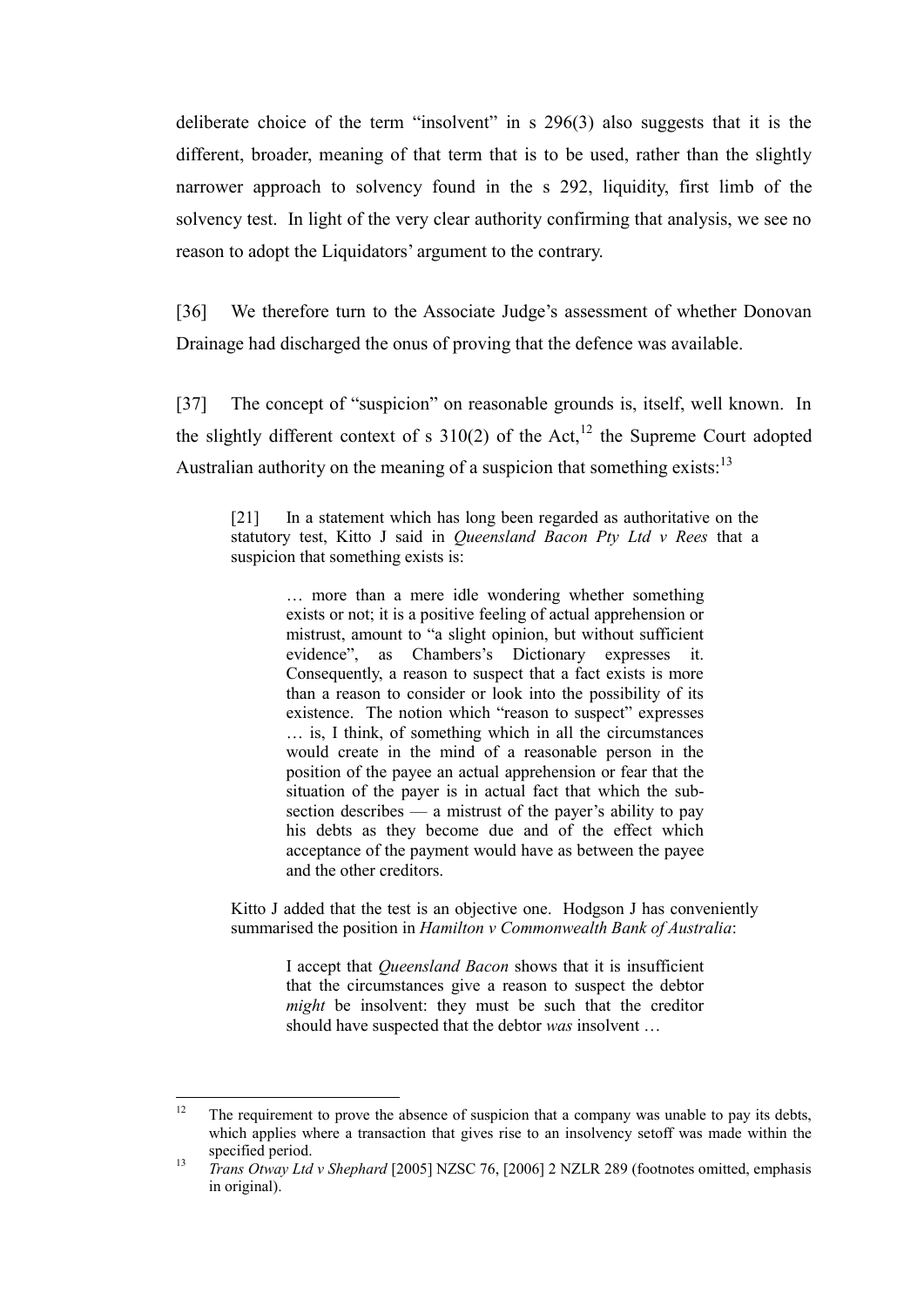[38] Acknowledging the slightly different wording of s 296(3), and both the subjective and modified objective assessments involved, we think that approach to the question as to the existence of a suspicion is appropriate in this context, too.

[39] We emphasise that assessment is to be made by reference to the position that Donovan Drainage was in when it received the challenged payments, and objectively the assessment that a reasonable person would have made in the same circumstances. The assessment is not to be made by reference to the circumstances prevailing when Mr Visser met with Mr Donovan. At that meeting, what Mr Visser had said to Mr Donovan was that Te Pua did not have funds available "at present" to pay the outstanding September invoice "due to the finance mess". It was accepted that the reference "due to the finance mess" was a reference to the impact that, by then, the global financial crisis was having on the New Zealand economy, and the property development sector in particular. Donovan Drainage was an experienced property development contractor. It had worked with companies with which Mr Visser was associated previously. Mr Donovan's assessment that Mr Visser was telling him of a temporary cashflow problem, and that he had no reason to believe Donovan Drainage would not be paid, is, in our view, an objectively reasonable one.

[40] Moreover, and as matters transpired:

- (a) no "security" or other arrangements were agreed in writing as Donovan Drainage received a first payment on 20 November, which cleared by far the largest part of the 30 September invoice; and
- (b) Donovan Drainage received further payments on 2 December and 19 January so that, by 19 January all Donovan Drainage's invoices for the work it had done were paid in full.

[41] In that context, we agree with the Associate Judge's conclusion that, on the combined objective and subjective test found in s 296(3), neither Donovan Drainage nor a reasonable person in its position would have suspected at the time of those payments that Te Pua was, or would become, insolvent. Rather, we accept Mr Donovan's assessment that, by then, both Donovan Drainage and a reasonable